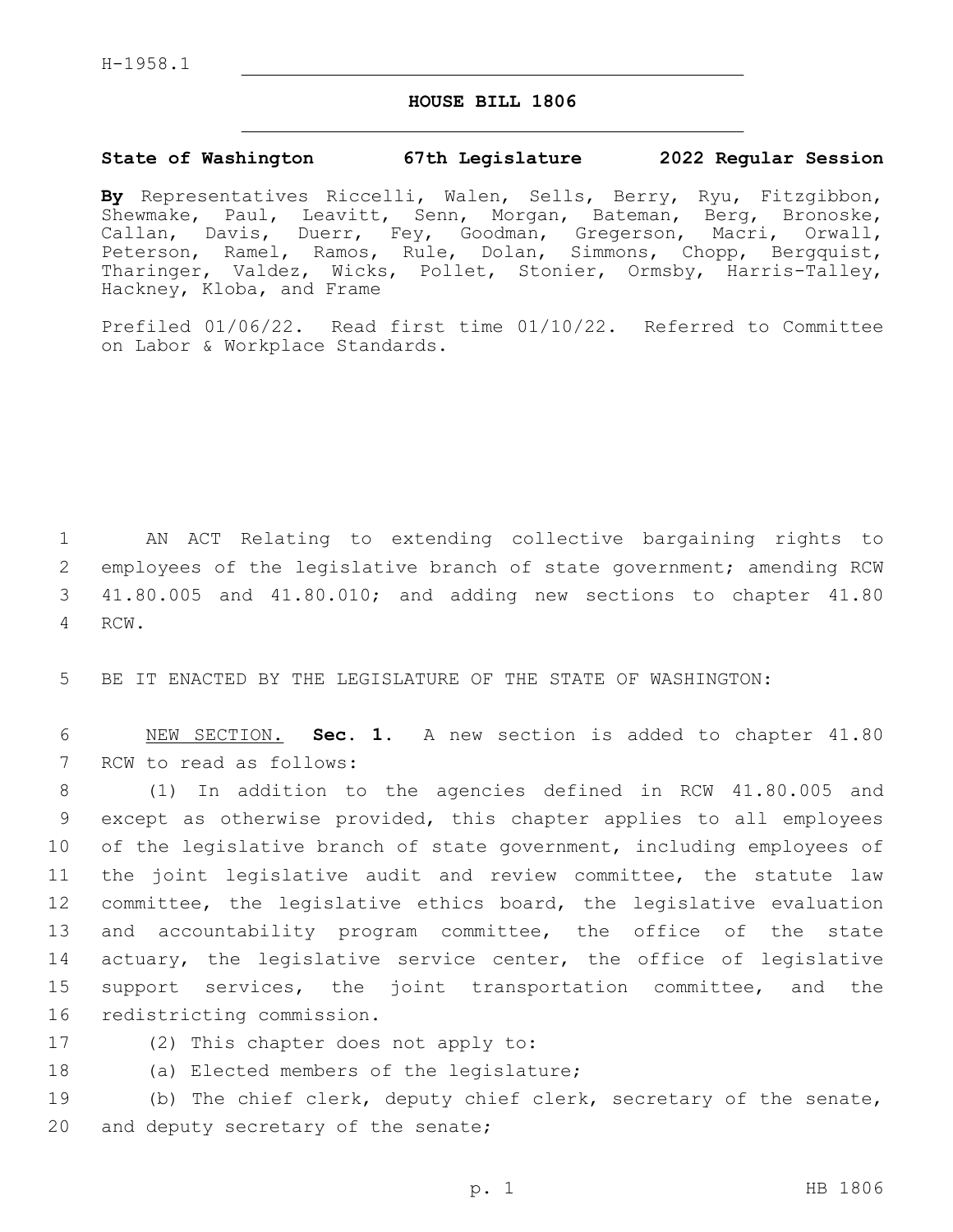(c) Directors and assistant directors of legislative staff work groups, and administrators and directors of committees, boards, and commissions;3

 (d) Chiefs of staff and counsel for the house of representatives 5 and the senate;

 (e) Legislative employees who are supervisors, as defined in RCW 41.80.005, including committee coordinators for the house of 8 representatives and the senate; and

 (f) Employees hired on a temporary or seasonal basis, except for legislative and committee assistants and session aids, temporarily hired by the house of representatives or the senate for the 12 legislative session.

 NEW SECTION. **Sec. 2.** A new section is added to chapter 41.80 14 RCW to read as follows:

 (1) Except as otherwise provided in this chapter, the matters subject to bargaining for legislative branch employees under section 17 1 of this act include: Wages, hours, and other terms and conditions of employment, and the negotiation of any question arising under a 19 collective bargaining agreement.

 (2) The employer is not required to bargain over matters pertaining to any matters relating to retirement benefits, health care benefits, or other employee insurance benefits.

 (3) The employer and the exclusive bargaining representative shall not bargain over matters pertaining to management rights 25 established in RCW 41.80.040.

 (4) Except as otherwise provided in this chapter, if a conflict exists between resolutions, concurrent resolutions, or policies adopted by the legislature, relating to wages, hours, and terms and conditions of employment and a collective bargaining agreement negotiated under this chapter, the collective bargaining agreement shall prevail. A provision of a collective bargaining agreement that conflicts with the terms of a statute is invalid and unenforceable.

 NEW SECTION. **Sec. 3.** A new section is added to chapter 41.80 34 RCW to read as follows:

 For the purpose of negotiating agreements with the exclusive bargaining representative of employees of the legislative branch, as described in section 1 of this act, the secretary of the senate, the chief clerk of the house of representatives, the senate facilities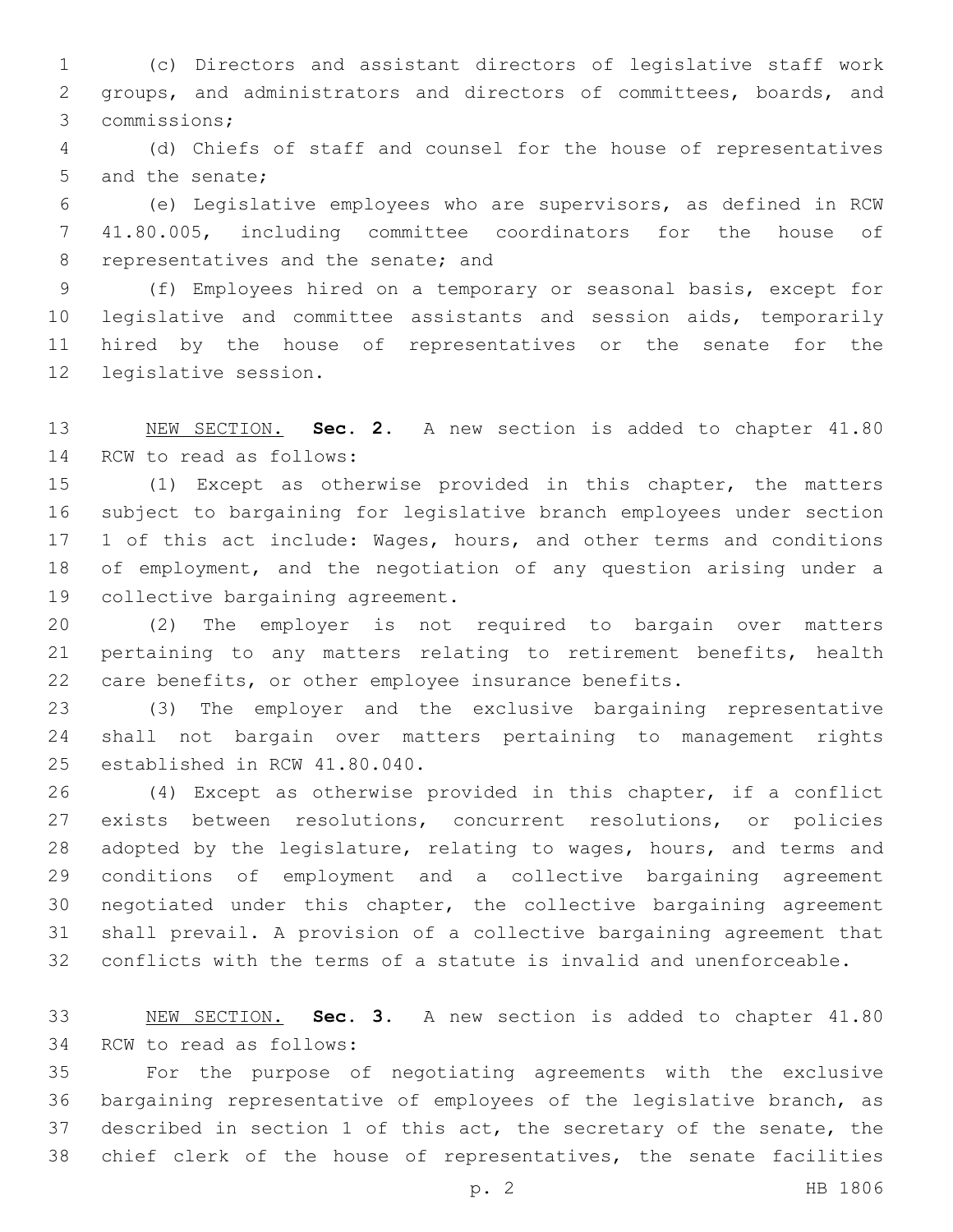and operations committee, the house executive rules committee, and, if applicable, the directors or executive heads of the joint legislative audit and review committee, the statute law committee, the legislative ethics board, the legislative evaluation and accountability program committee, the office of the state actuary, the legislative service center, the office of legislative support services, the joint transportation committee, and the redistricting 8 commission, shall coordinate with each other to:

 (1) Select a negotiator or negotiators to negotiate on behalf of 10 the legislative branch;

 (2) Create a streamlined process for approving negotiated 12 collective bargaining agreements on behalf of the legislative branch; 13 and

 (3) Create procedures for timely submitting requests for funding to the appropriate legislative committees if appropriations are necessary to implement provisions of the collective bargaining 17 agreements.

 NEW SECTION. **Sec. 4.** A new section is added to chapter 41.80 19 RCW to read as follows:

 (1) If appropriations are necessary to implement the compensation and fringe benefit provisions of a collective bargaining agreement reached between the legislative branch and exclusive bargaining representatives of legislative branch employees, a request for funds shall be submitted to the legislature according to procedures established as required under section 3 of this act.

 (2) If, after the compensation and fringe benefit provisions of an agreement are approved by the legislature, a significant revenue shortfall occurs resulting in reduced appropriations, as declared by proclamation of the governor or by resolution of the legislature, all parties shall immediately enter into collective bargaining for a mutually agreed upon modification of the agreement.

 (3) After the expiration date of a collective bargaining agreement negotiated under section 1 of this act, all of the terms and conditions specified in the collective bargaining agreement remain in effect until the effective date of a subsequently negotiated agreement, not to exceed one year from the expiration date stated in the agreement. Thereafter, the legislative branch employer 38 may unilaterally implement according to law.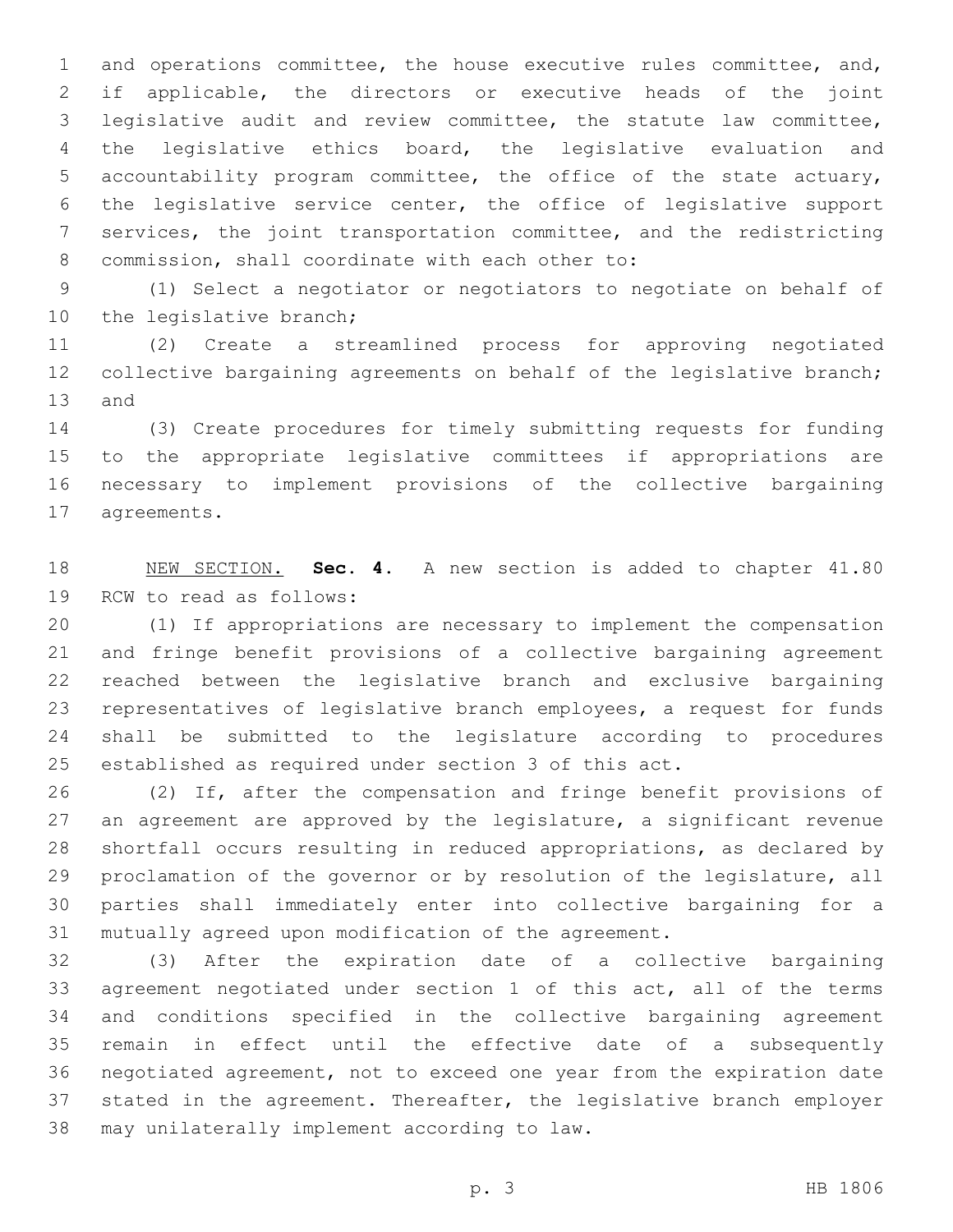NEW SECTION. **Sec. 5.** A new section is added to chapter 41.80 2 RCW to read as follows:

 (1) Collective bargaining negotiations under section 1 of this act must commence no later than July 1st of each even-numbered year.

 (2) Except as provided in subsection (3) of this section, the duration of any collective bargaining agreement under section 1 of 7 this act shall not exceed one fiscal biennium.

 (3) The duration of a collective bargaining agreement under section 1 of this act that is entered into after the effective date of this section but prior to October 1, 2023, shall not exceed the 2023-2025 biennium.11

 **Sec. 6.** RCW 41.80.005 and 2021 c 180 s 1 are each amended to 13 read as follows:

 Unless the context clearly requires otherwise, the definitions in 15 this section apply throughout this chapter.

 (1) "Agency" means any agency as defined in RCW 41.06.020 and covered by chapter 41.06 RCW. "Agency" also includes the assistant attorneys general of the attorney general's office and the administrative law judges of the office of administrative hearings, regardless of whether those employees are exempt under chapter 41.06 21 RCW. The employees of the legislative branch of state government, as 22 described in section 1 of this act, are considered an "agency" for the sole purpose of collective bargaining, regardless of their exemption under chapter 41.06 RCW.

 (2) "Collective bargaining" means the performance of the mutual obligation of the representatives of the employer and the exclusive bargaining representative to meet at reasonable times and to bargain in good faith in an effort to reach agreement with respect to the subjects of bargaining specified under RCW 41.80.020. The obligation to bargain does not compel either party to agree to a proposal or to make a concession, except as otherwise provided in this chapter.

 (3) "Commission" means the public employment relations commission.33

 (4) "Confidential employee" means an employee who, in the regular course of his or her duties, assists in a confidential capacity persons who formulate, determine, and effectuate management policies with regard to labor relations or who, in the regular course of his or her duties, has authorized access to information relating to the effectuation or review of the employer's collective bargaining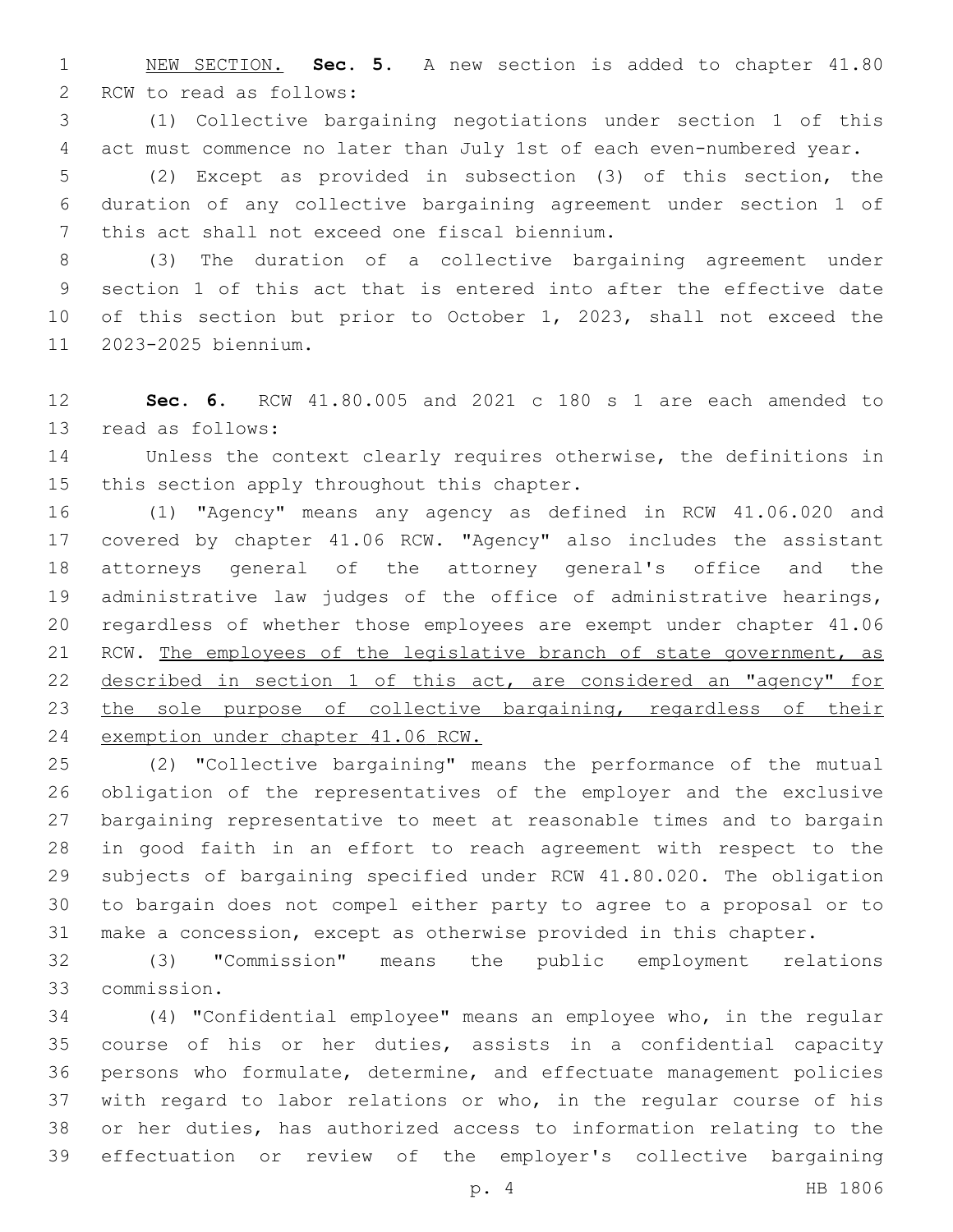policies, or who assists or aids a manager. "Confidential employee" also includes employees who assist assistant attorneys general who advise and represent managers or confidential employees in personnel 4 or labor relations matters.

 (5) "Director" means the director of the public employment relations commission.6

 (6) "Employee" means any employee, including employees whose work has ceased in connection with the pursuit of lawful activities protected by this chapter, covered by chapter 41.06 RCW. "Employee" includes assistant attorneys general of the office of the attorney general and administrative law judges of the office of administrative hearings, regardless of their exemption under chapter 41.06 RCW. **"Employee"** also includes employees of the legislative branch, as 14 described in section 1 of this act, regardless of their exemption under chapter 41.06 RCW. "Employee" does not include:

 (a) Employees covered for collective bargaining by chapter 41.56 17 RCW;

18 (b) Confidential employees;

(c) Members of the Washington management service;

20 (d) Internal auditors in any agency; or

 (e) Any employee of the commission, the office of financial management, or the office of risk management within the department of 23 enterprise services.

 (7) "Employee organization" means any organization, union, or association in which employees participate and that exists for the purpose, in whole or in part, of collective bargaining with 27 employers.

28 (8) "Employer" means the state of Washington.

 (9) "Exclusive bargaining representative" means any employee organization that has been certified under this chapter as the representative of the employees in an appropriate bargaining unit.

 (10) "Institutions of higher education" means the University of Washington, Washington State University, Central Washington University, Eastern Washington University, Western Washington University, The Evergreen State College, and the various state 36 community colleges.

 (11) "Labor dispute" means any controversy concerning terms, tenure, or conditions of employment, or concerning the association or representation of persons in negotiating, fixing, maintaining, changing, or seeking to arrange terms or conditions of employment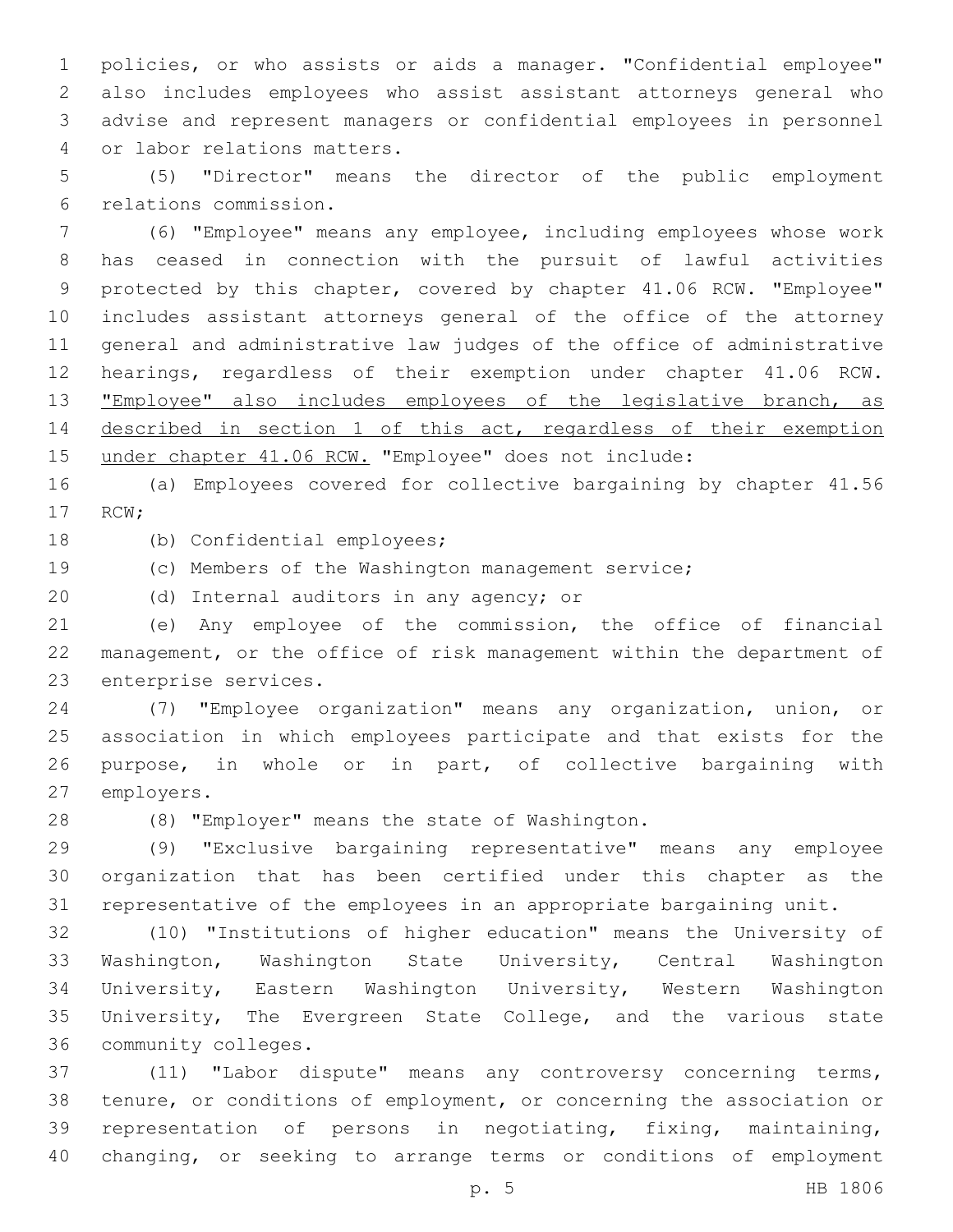with respect to the subjects of bargaining provided in this chapter, regardless of whether the disputants stand in the proximate relation 3 of employer and employee.

(12) "Manager" means "manager" as defined in RCW 41.06.022.

 (13) "Supervisor" means an employee who has authority, in the interest of the employer, to hire, transfer, suspend, lay off, recall, promote, discharge, direct, reward, or discipline employees, or to adjust employee grievances, or effectively to recommend such action, if the exercise of the authority is not of a merely routine nature but requires the consistent exercise of individual judgment. However, no employee who is a member of the Washington management service may be included in a collective bargaining unit established 13 under this section.

 (14) "Unfair labor practice" means any unfair labor practice 15 listed in RCW 41.80.110.

 (15) "Uniformed personnel" means duly sworn police officers employed as members of a police force established pursuant to RCW 18 28B.10.550.

 **Sec. 7.** RCW 41.80.010 and 2021 c 334 s 968 are each amended to 20 read as follows:

 (1) For the purpose of negotiating collective bargaining agreements under this chapter, the employer shall be represented by the governor or governor's designee, except as provided for institutions of higher education in subsection (4) of this section and except as provided for in section 4 of this act for employees of 26 the legislative branch.

 (2)(a)(i) Except as otherwise provided, if an exclusive bargaining representative represents more than one bargaining unit, the exclusive bargaining representative shall negotiate with each employer representative as designated in subsection (1) of this section one master collective bargaining agreement on behalf of all the employees in bargaining units that the exclusive bargaining 33 representative represents.

 (ii) For those exclusive bargaining representatives who represent fewer than a total of five hundred employees each, negotiation shall be by a coalition of all those exclusive bargaining representatives. The coalition shall bargain for a master collective bargaining agreement covering all of the employees represented by the coalition. The governor's designee and the exclusive bargaining representative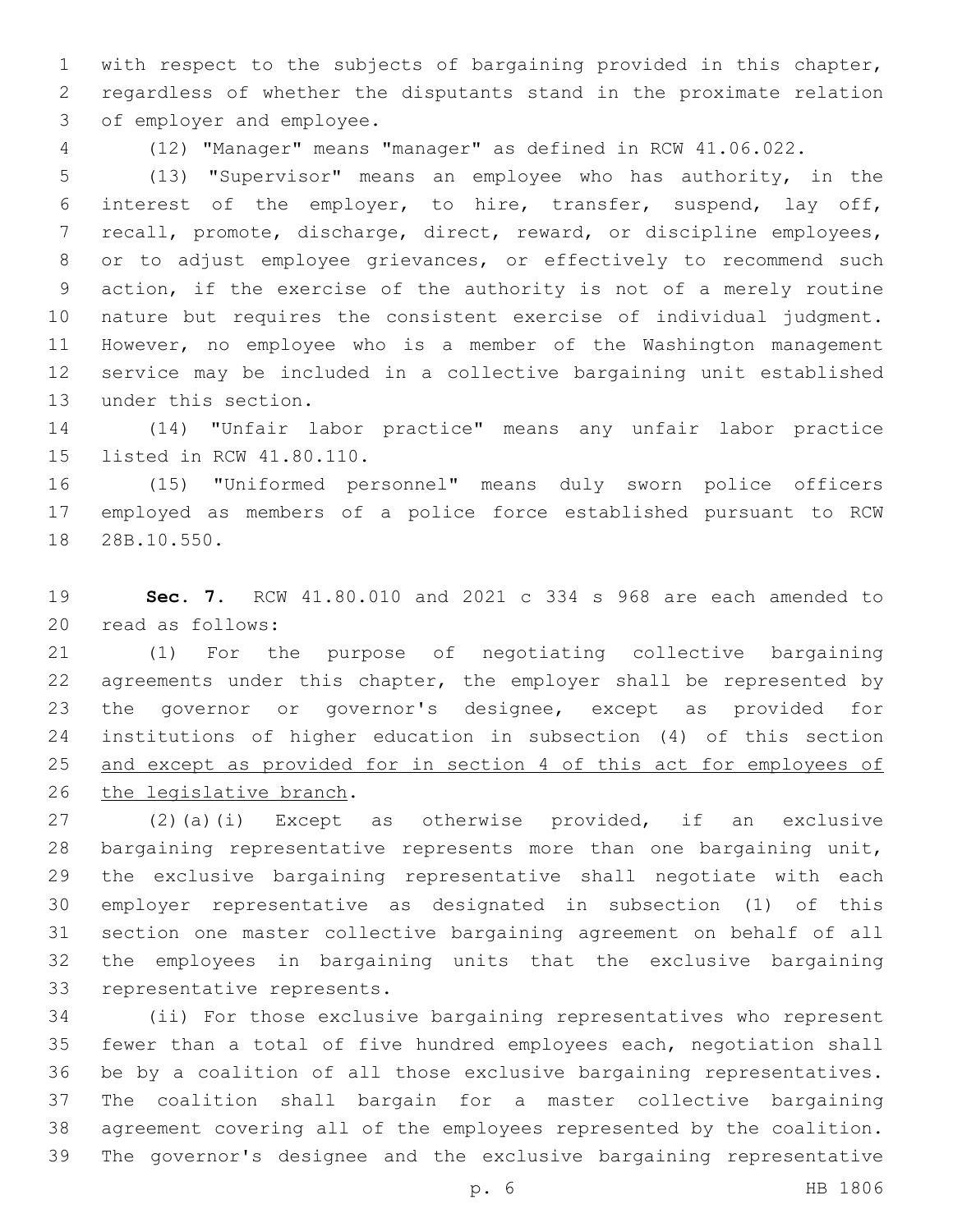or representatives are authorized to enter into supplemental bargaining of agency-specific issues for inclusion in or as an addendum to the master collective bargaining agreement, subject to the parties' agreement regarding the issues and procedures for supplemental bargaining. Exclusive bargaining representatives that represent employees covered under chapter 41.06 RCW and exclusive bargaining representatives that represent employees exempt under chapter 41.06 RCW shall constitute separate coalitions and must negotiate separate master collective bargaining agreements. This subsection does not prohibit cooperation and coordination of bargaining between two or more exclusive bargaining representatives.

 (b) This subsection does not apply to exclusive bargaining representatives who represent employees of institutions of higher education, except when the institution of higher education has elected to exercise its option under subsection (4) of this section to have its negotiations conducted by the governor or governor's designee under the procedures provided for general government agencies in subsections (1) through (3) of this section. This subsection also does not apply to exclusive bargaining 20 representatives who represent employees of the legislative branch, as 21 described in section 1 of this act.

 (c) If five hundred or more employees of an independent state elected official listed in RCW 43.01.010 are organized in a bargaining unit or bargaining units under RCW 41.80.070, the official shall be consulted by the governor or the governor's designee before any agreement is reached under (a) of this subsection concerning supplemental bargaining of agency specific issues affecting the 28 employees in such bargaining unit.

 (d) For assistant attorneys general, the governor or the governor's designee and an exclusive bargaining representative shall negotiate one master collective bargaining agreement.

 (3)(a) The governor shall submit a request for funds necessary to implement the compensation and fringe benefit provisions in the master collective bargaining agreement or for legislation necessary to implement the agreement. Requests for funds necessary to implement the provisions of bargaining agreements shall not be submitted to the 37 legislature by the governor unless such requests:

38  $((+a))$   $(i)$  Have been submitted to the director of the office of financial management by October 1 prior to the legislative session at 40 which the requests are to be considered; and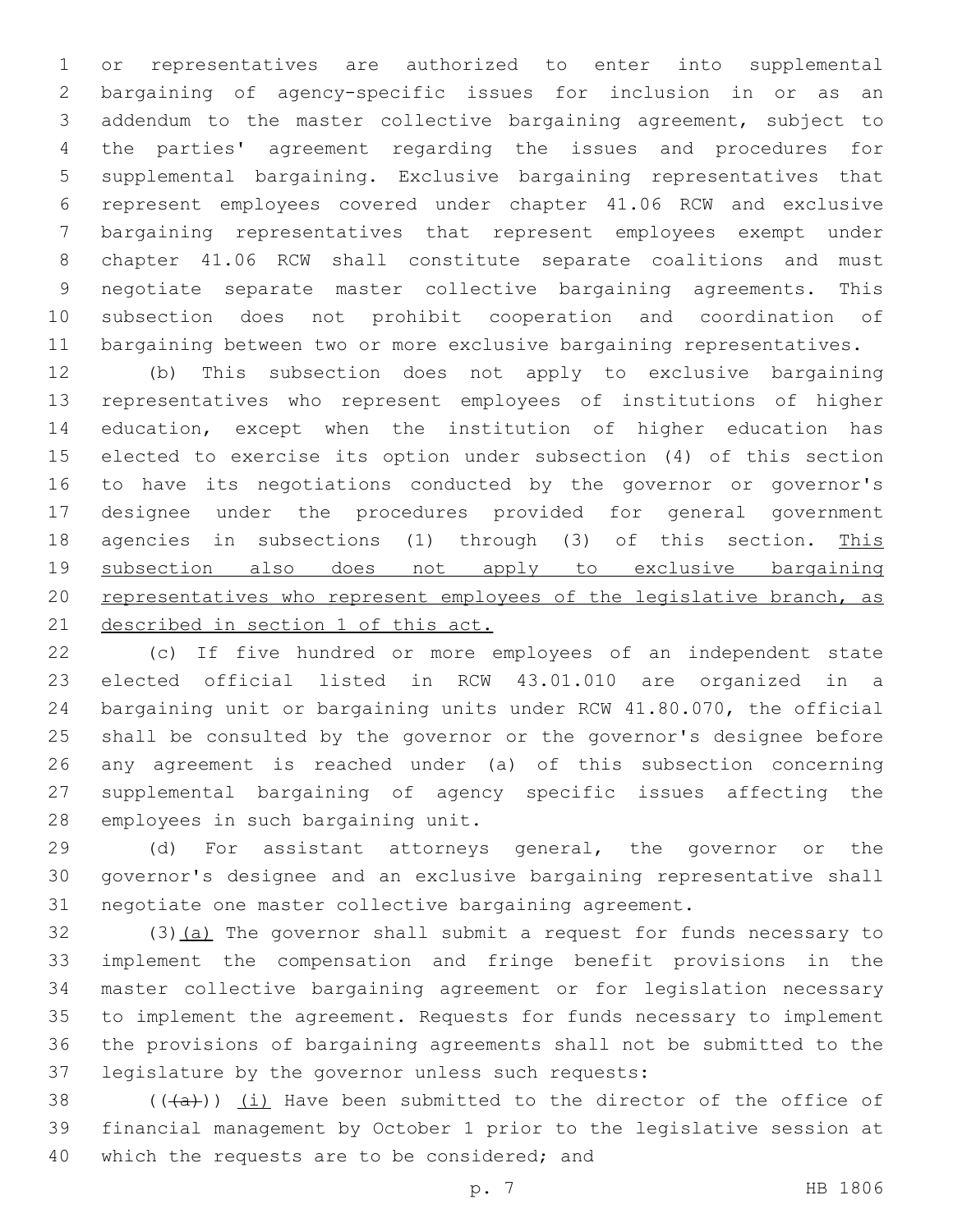1 (((b))) (ii) Have been certified by the director of the office of financial management as being feasible financially for the state.

 The legislature shall approve or reject the submission of the request for funds as a whole. The legislature shall not consider a request for funds to implement a collective bargaining agreement unless the request is transmitted to the legislature as part of the governor's budget document submitted under RCW 43.88.030 and 43.88.060. If the legislature rejects or fails to act on the submission, either party may reopen all or part of the agreement or the exclusive bargaining representative may seek to implement the 11 procedures provided for in RCW 41.80.090.

 (b) This subsection does not apply to the employees of the 13 legislative branch, as described in section 1 of this act.

 (4)(a)(i) For the purpose of negotiating agreements for institutions of higher education, the employer shall be the respective governing board of each of the universities, colleges, or community colleges or a designee chosen by the board to negotiate on 18 its behalf.

 (ii) A governing board of a university or college may elect to have its negotiations conducted by the governor or governor's designee under the procedures provided for general government agencies in subsections (1) through (3) of this section, except that:

 (A) The governor or the governor's designee and an exclusive bargaining representative shall negotiate one master collective bargaining agreement for all of the bargaining units of employees of 26 a university or college that the representative represents; or

 (B) If the parties mutually agree, the governor or the governor's designee and an exclusive bargaining representative shall negotiate one master collective bargaining agreement for all of the bargaining units of employees of more than one university or college that the 31 representative represents.

 (iii) A governing board of a community college may elect to have its negotiations conducted by the governor or governor's designee under the procedures provided for general government agencies in 35 subsections (1) through (3) of this section.

 (b) Prior to entering into negotiations under this chapter, the institutions of higher education or their designees shall consult with the director of the office of financial management regarding financial and budgetary issues that are likely to arise in the 40 impending negotiations.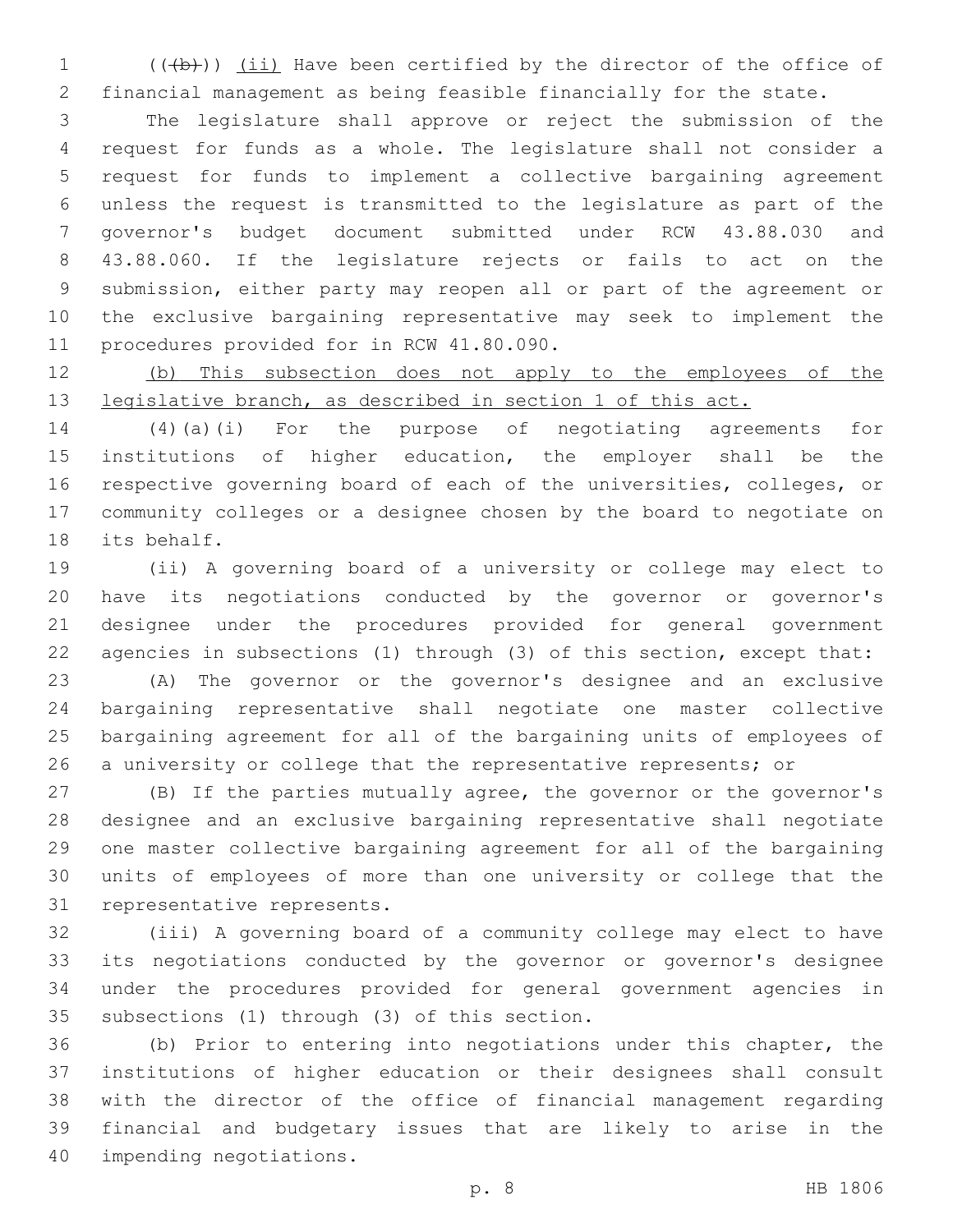(c)(i) In the case of bargaining agreements reached between institutions of higher education other than the University of Washington and exclusive bargaining representatives agreed to under the provisions of this chapter, if appropriations are necessary to implement the compensation and fringe benefit provisions of the bargaining agreements, the governor shall submit a request for such funds to the legislature according to the provisions of subsection (3) of this section, except as provided in (c)(iii) of this 9 subsection.

 (ii) In the case of bargaining agreements reached between the University of Washington and exclusive bargaining representatives 12 agreed to under the provisions of this chapter, if appropriations are necessary to implement the compensation and fringe benefit provisions of a bargaining agreement, the governor shall submit a request for such funds to the legislature according to the provisions of subsection (3) of this section, except as provided in this subsection (4)(c)(ii) and as provided in (c)(iii) of this subsection.

 (A) If appropriations of less than ten thousand dollars are necessary to implement the provisions of a bargaining agreement, a request for such funds shall not be submitted to the legislature by the governor unless the request has been submitted to the director of the office of financial management by October 1 prior to the legislative session at which the request is to be considered.

 (B) If appropriations of ten thousand dollars or more are necessary to implement the provisions of a bargaining agreement, a request for such funds shall not be submitted to the legislature by 27 the governor unless the request:

 (I) Has been submitted to the director of the office of financial management by October 1 prior to the legislative session at which the 30 request is to be considered; and

 (II) Has been certified by the director of the office of financial management as being feasible financially for the state.

 (C) If the director of the office of financial management does not certify a request under (c)(ii)(B) of this subsection as being feasible financially for the state, the parties shall enter into collective bargaining solely for the purpose of reaching a mutually agreed upon modification of the agreement necessary to address the absence of those requested funds. The legislature may act upon the compensation and fringe benefit provisions of the modified collective bargaining agreement if those provisions are agreed upon and

p. 9 HB 1806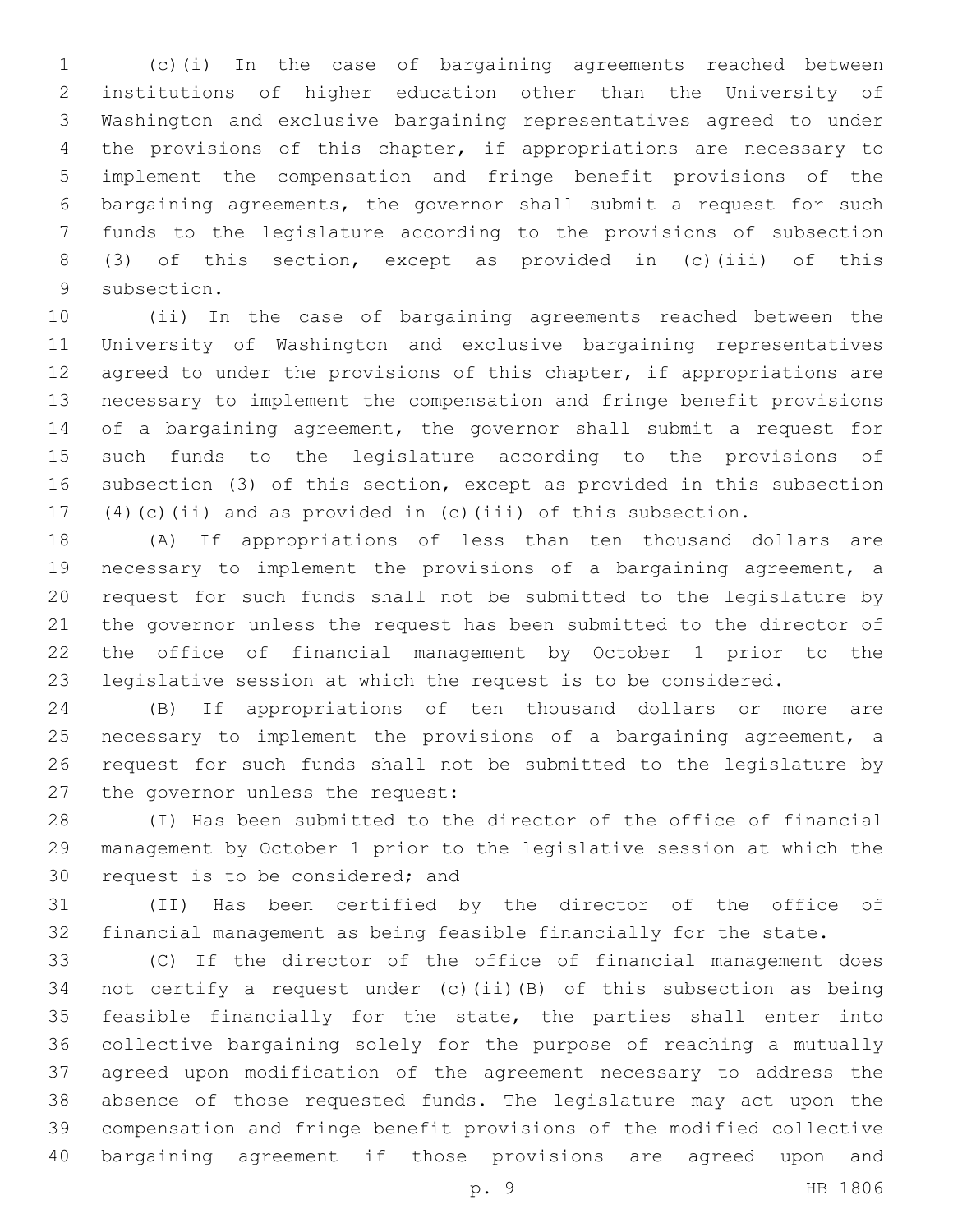submitted to the office of financial management and legislative budget committees before final legislative action on the biennial or supplemental operating budget by the sitting legislature.

 (iii) In the case of a bargaining unit of employees of institutions of higher education in which the exclusive bargaining representative is certified during or after the conclusion of a legislative session, the legislature may act upon the compensation and fringe benefit provisions of the unit's initial collective bargaining agreement if those provisions are agreed upon and submitted to the office of financial management and legislative budget committees before final legislative action on the biennial or supplemental operating budget by the sitting legislature.

 (5) If, after the compensation and fringe benefit provisions of an agreement are approved by the legislature, a significant revenue shortfall occurs resulting in reduced appropriations, as declared by proclamation of the governor or by resolution of the legislature, both parties shall immediately enter into collective bargaining for a mutually agreed upon modification of the agreement.

 (6) After the expiration date of a collective bargaining agreement negotiated under this chapter, all of the terms and conditions specified in the collective bargaining agreement remain in effect until the effective date of a subsequently negotiated agreement, not to exceed one year from the expiration date stated in 24 the agreement. Thereafter, the employer may unilaterally implement 25 according to law.

 (7)(a) For the 2019-2021 fiscal biennium, the legislature may approve funding for a collective bargaining agreement negotiated by a higher education institution and the Washington federation of state employees and ratified by the exclusive bargaining representative before final legislative action on the omnibus appropriations act by 31 the sitting legislature.

32 (b) Subsection (3)(a) $(i)$  and  $((+b))$   $(i)$  of this section do not apply to requests for funding made pursuant to this subsection.

 (8)(a) For the 2021-2023 fiscal biennium, the legislature may approve funding for a collective bargaining agreement negotiated by the governor or governor's designee and the Washington public employees association community college coalition and the general government agencies and ratified by the exclusive bargaining representative before final legislative action on the omnibus 40 appropriations act by the sitting legislature.